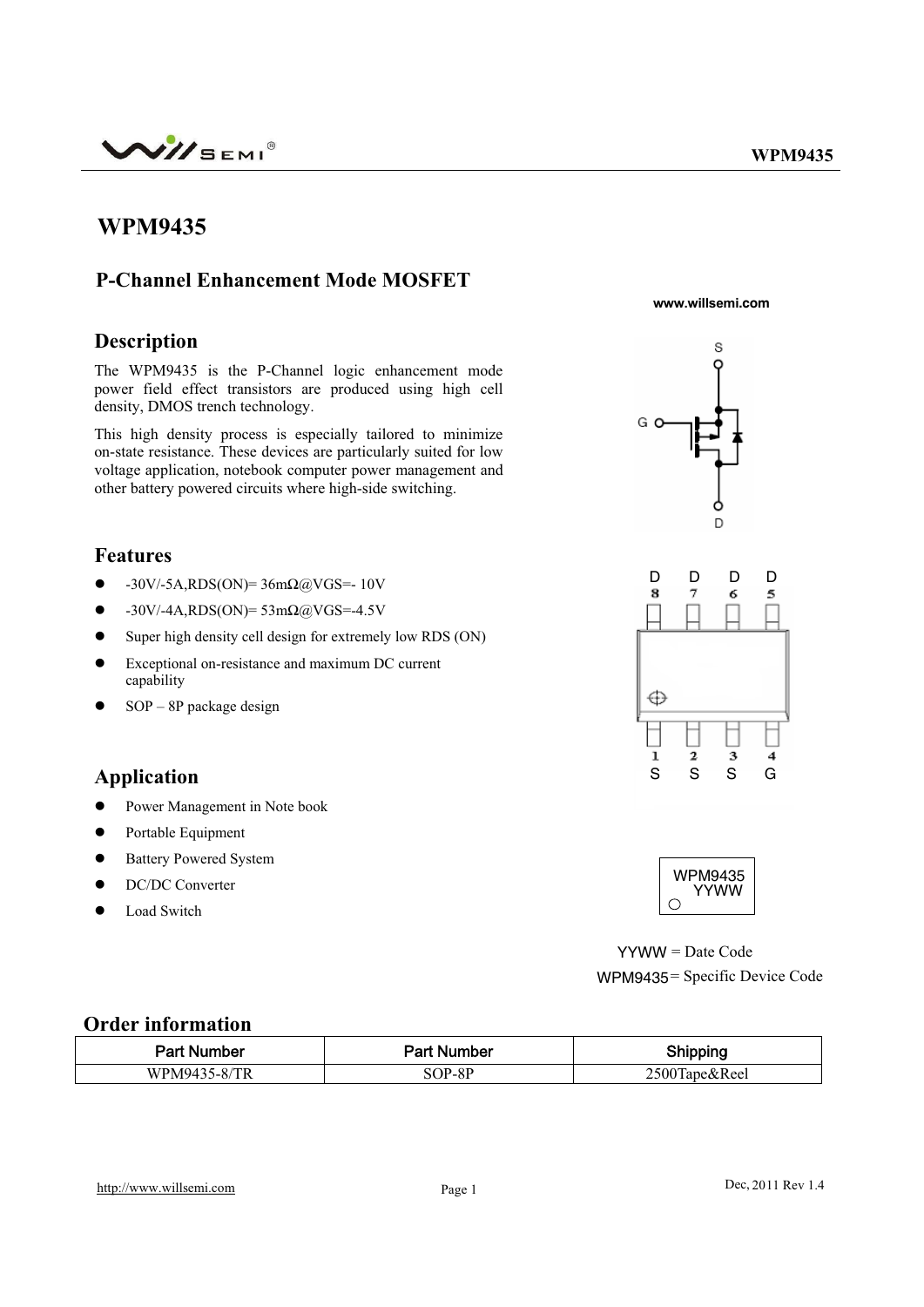



## **PIN DESCRIPTION**

| Pin | <b>Symbol</b> | <b>Description</b> |
|-----|---------------|--------------------|
|     | c<br>C        | Source             |
| C   | S             | Source             |
| 3   | S             | Source             |
|     | G             | Gate               |
|     |               | Drain              |
| 6   |               | Drain              |
|     |               | Drain              |
| 8   |               | Drain              |

# **Absolute Maximum Ratings** (TA=25 unless otherwise specified)

| Parameter        | Symbol                                      |                  |                  | Value       | <b>Units</b>  |
|------------------|---------------------------------------------|------------------|------------------|-------------|---------------|
| $\rm V_{DS}$     | Drain-Source voltage                        |                  |                  | $-30$       | V             |
| $V_{GS}$         | Gate-Source Voltage                         |                  |                  | $\pm 20$    | V             |
| $I_D$            | Drain<br>Continuous                         | Steady-State     | $TA=25^{\circ}C$ | $-5.5$      |               |
|                  | Current                                     | Steady-State     | $TA=70^{\circ}C$ | $-4.4$      | A             |
| $I_{DM}$         | <b>Pulse Drain Current</b>                  |                  |                  | $-25$       | A             |
| $P_D$            | Power Dissipation                           | $TA=25^{\circ}C$ |                  | 2.0         | W             |
|                  |                                             | 1.2              |                  |             |               |
| $T_{\rm J}$      | <b>Operating Junction Temperature Range</b> |                  |                  | $-55 - 150$ | ิ่∩°          |
| <b>Tstg</b>      | <b>Storage Temperature Range</b>            |                  |                  |             |               |
| R <sub>0JA</sub> | Thermal Resistance-Junction to Ambient      |                  |                  | 62.5        | $\degree$ C/W |

## **Electrical Characteristics**

(TA= $25^{\circ}$ C Unless otherwise noted)

| Parameter                       | <b>Symbol</b> | <b>Conditions</b>                               | Min.   | <b>Typ</b> | Max.      | Unit     |
|---------------------------------|---------------|-------------------------------------------------|--------|------------|-----------|----------|
| <b>Static</b>                   |               |                                                 |        |            |           |          |
| Drain-Source Breakdown Voltage  | V(BR)DSS      | $V$ GS=0V,ID=-250uA                             | $-30$  |            |           | V        |
| Gate Threshold Voltage          | VGS(th)       | $VDS=VGS$ , ID=-250uA                           | $-1.0$ | $-2.0$     | $-3.0$    |          |
| Gate Leakage Current            | <b>IGSS</b>   | $VDS=0V$ , $VGS=\pm 20V$                        |        |            | $\pm 100$ | nA       |
|                                 | <b>IDSS</b>   | $V_{DS} = -24V$ , $V_{GS} = 0V$                 |        |            | $-1$      | uA       |
| Zero Gate Voltage Drain Current |               | $VDS = -24V$ , $VGS = 0V$<br>$TJ = 85^{\circ}C$ |        |            | $-10$     |          |
| <b>On-State Drain Current</b>   | ID(on)        | $VDS = -5V$ , $VGS = -4.5V$                     | $-10$  |            |           | A        |
| Drain-Source On-Resistance      | RDS(0n)       | $V$ GS=-10V,ID=-5.0A                            |        | 0.036      | 0.046     | $\Omega$ |
|                                 |               | $V$ GS=-4.5V,ID=-4.0A                           |        | 0.053      | 0.066     |          |
| Forward Transconductance        | gfs           | $VDS=-5V$ , ID=-5A                              |        | 8          |           | S        |
| Diode Forward Voltage           | $V_{SD}$      | $Is=1.3A$ , VGS = 0 V                           |        | $-0.79$    | $-1.5$    | V        |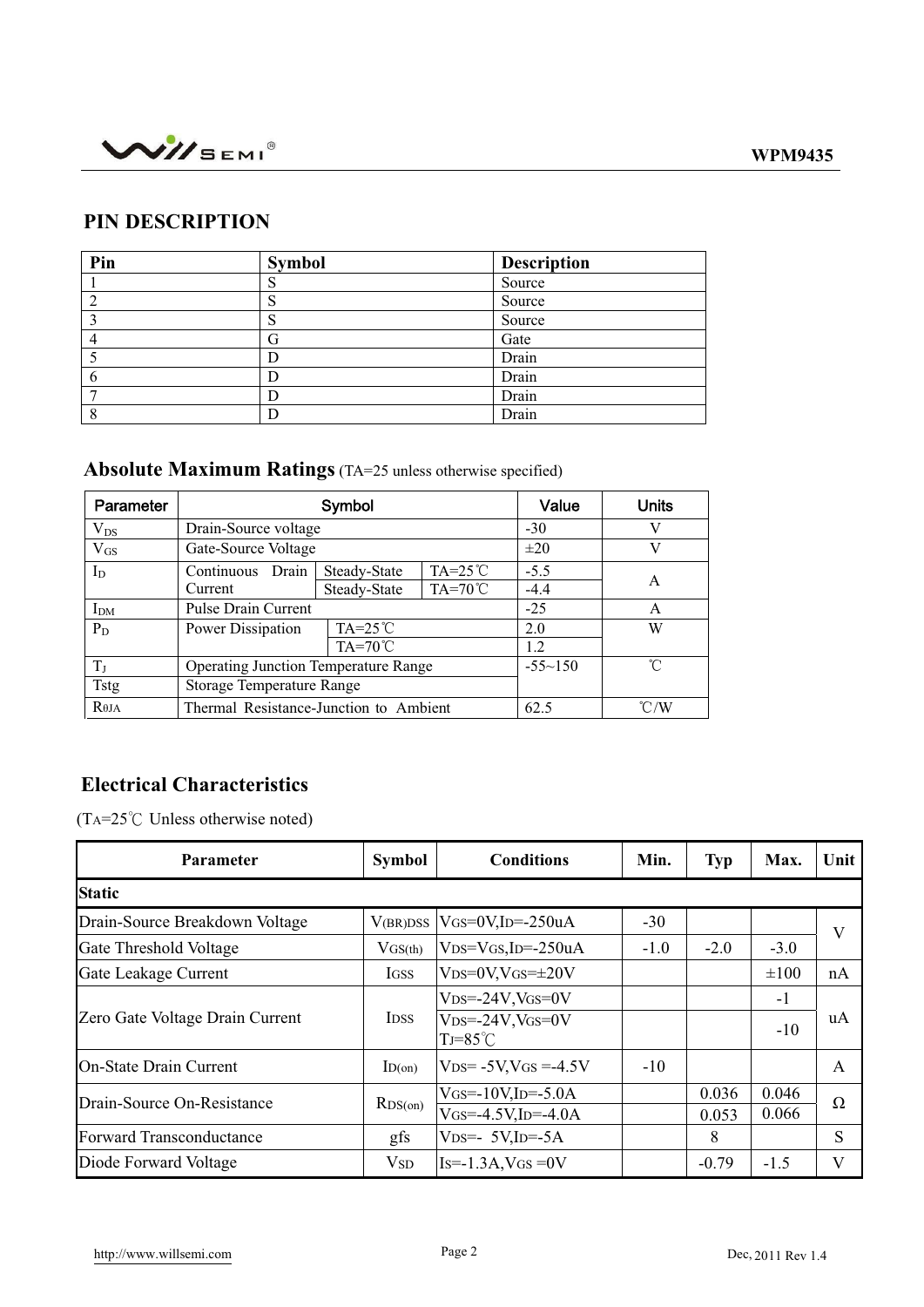

| Dynamic                             |                             |                                                                             |     |    |    |
|-------------------------------------|-----------------------------|-----------------------------------------------------------------------------|-----|----|----|
| <b>Total Gate Charge</b>            | $Q_g$                       | $V$ <sub>DS</sub> =-15V,V <sub>GS</sub> =-10V<br>$ID = -3.5A$               | 10  | 18 | nC |
| Gate-Source Charge                  | Qgs                         |                                                                             | 1.6 |    |    |
| Gate-Drain Charge                   | Qgd                         |                                                                             | 3.0 |    |    |
| Input Capacitance                   | $C$ iss                     | $V$ <sub>DS</sub> =-15V,V <sub>GS</sub> =0V<br>$f=1MHz$                     | 710 |    | pF |
| <b>Output Capacitance</b>           | $\mathrm{C}$ <sub>oss</sub> |                                                                             | 115 |    |    |
| <b>Reverse Transfer Capacitance</b> | C <sub>rss</sub>            |                                                                             | 100 |    |    |
| Turn-On Time                        | $td($ on $)$                | $VDD = -15V, RL = 15\Omega$<br>$ID = -1.0A$ , $VGEN = -10V$<br>$RG=6\Omega$ | 8   | 18 | nS |
|                                     | tr                          |                                                                             | 8   | 18 |    |
| Turn-Off Time                       | $td($ off $)$               |                                                                             | 25  | 50 |    |
|                                     | tf                          |                                                                             | 25  | 35 |    |

# **Typical Performance Characteristis**



**Drain Current VS Drain-Source voltage <b>Drain Current vs** ON Resistance

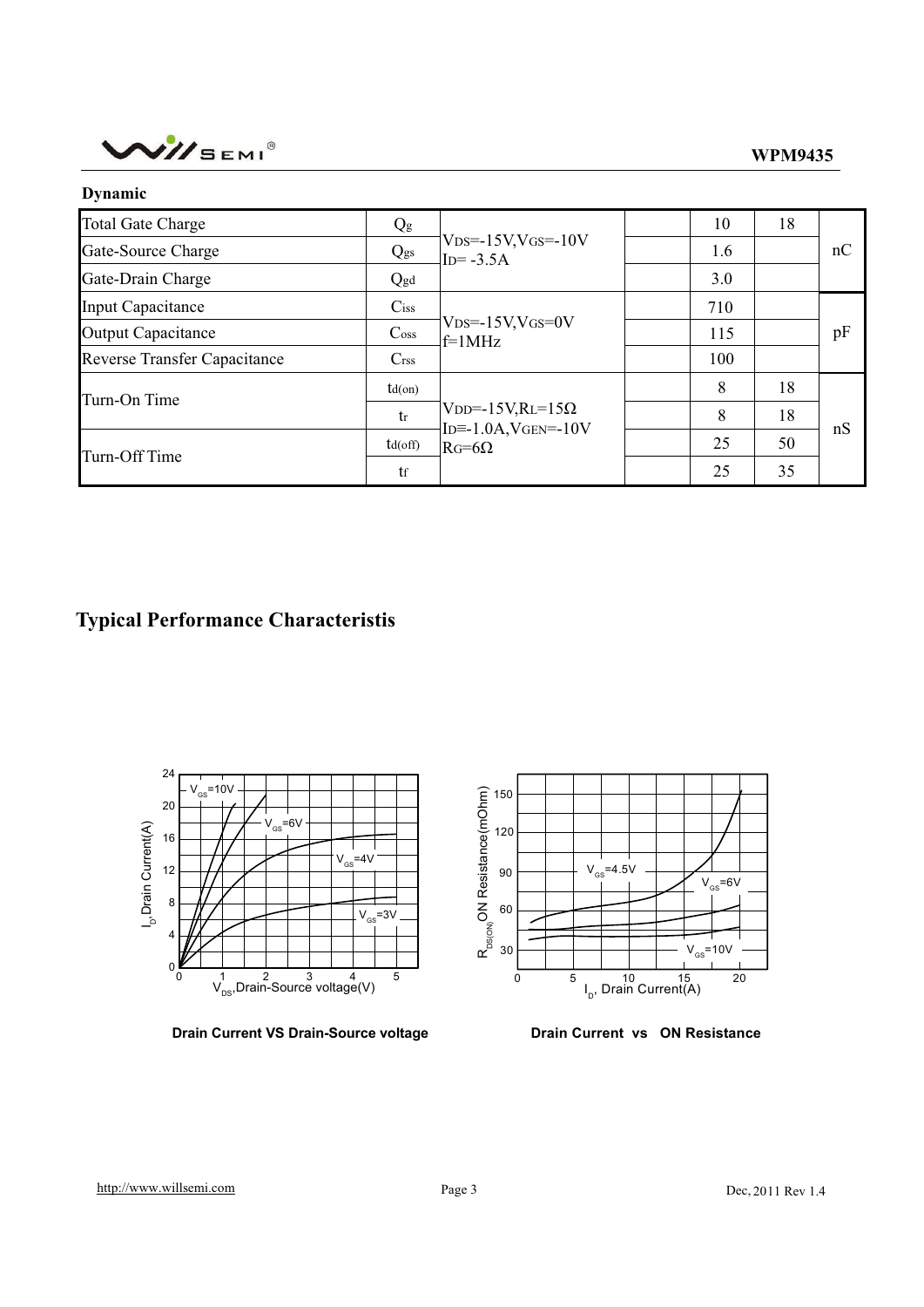



**Gate-Source Voltage vs ON Resistance**



**Drain Current VS Gate-Source Voltage**



**Drain Current VS Source-Drain Current**



**On-Resistance vs. Junction**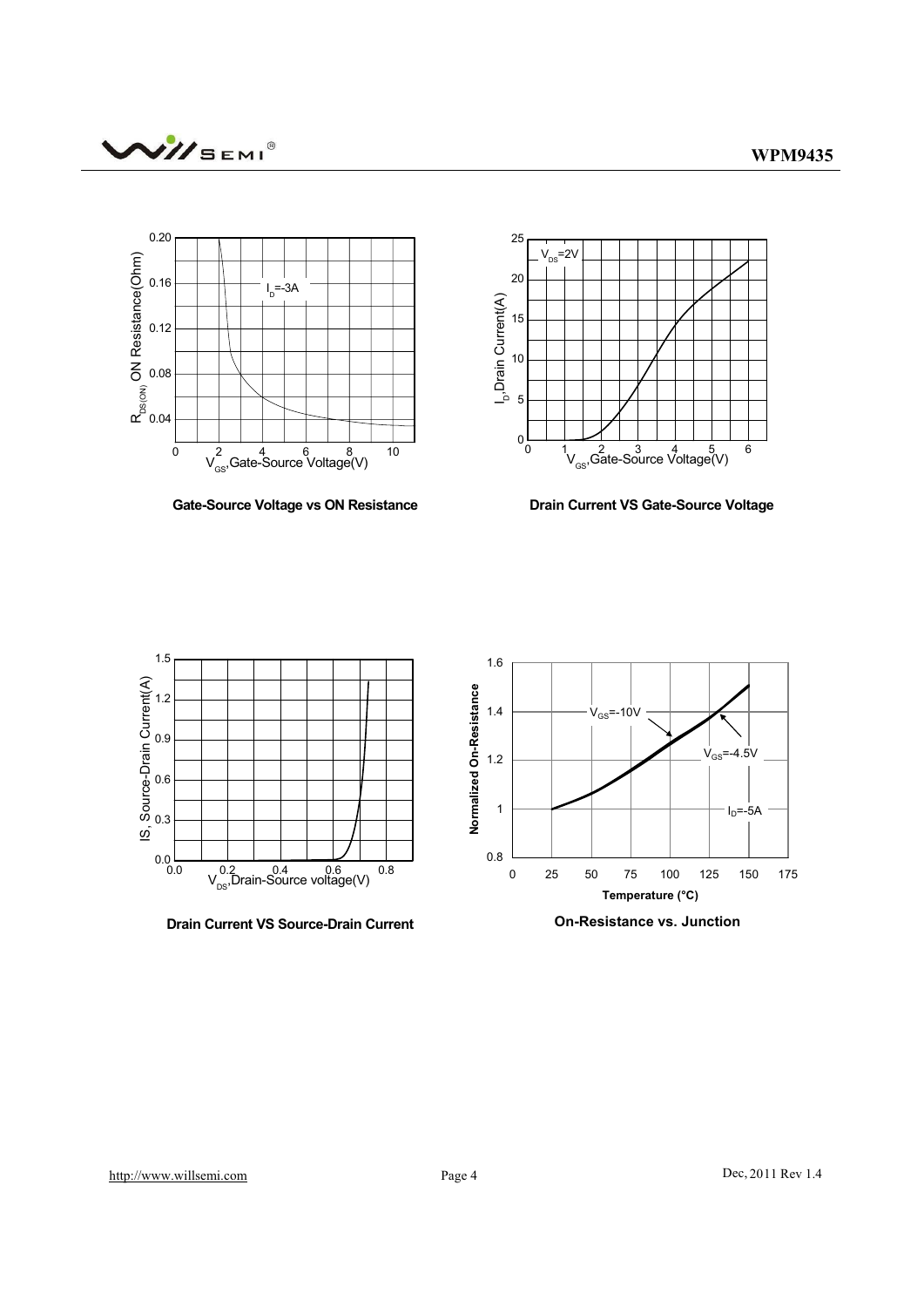

**Normalized Maximum Transient Thermal Impedance**

http://www.willsemi.com